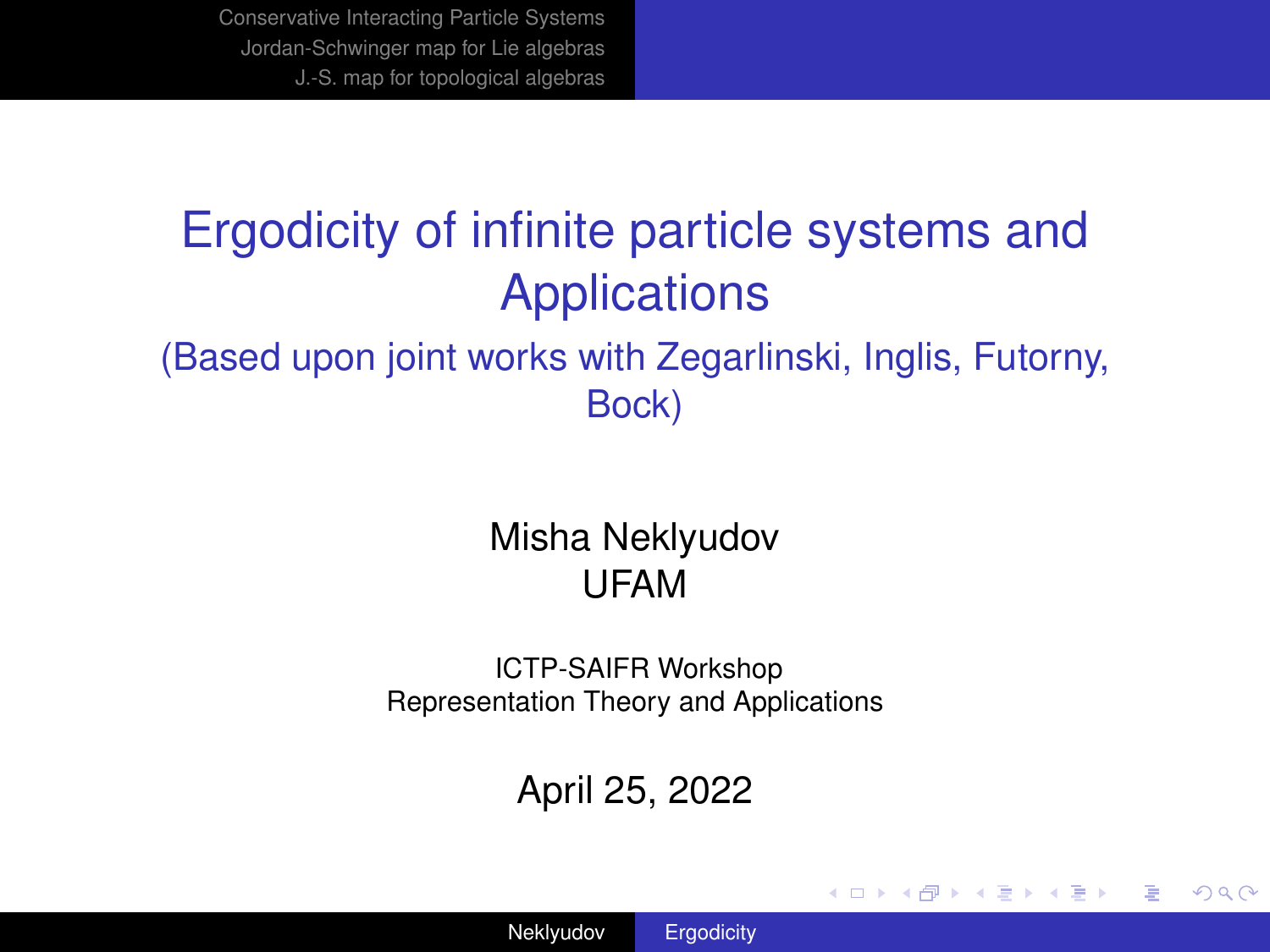### **Outline**

### [Conservative Interacting Particle Systems](#page-2-0)

[Jordan-Schwinger map for Lie algebras](#page-8-0)

[J.-S. map for topological algebras](#page-12-0)

**K ロ ト K 何 ト K ヨ ト K ヨ ト** 

÷.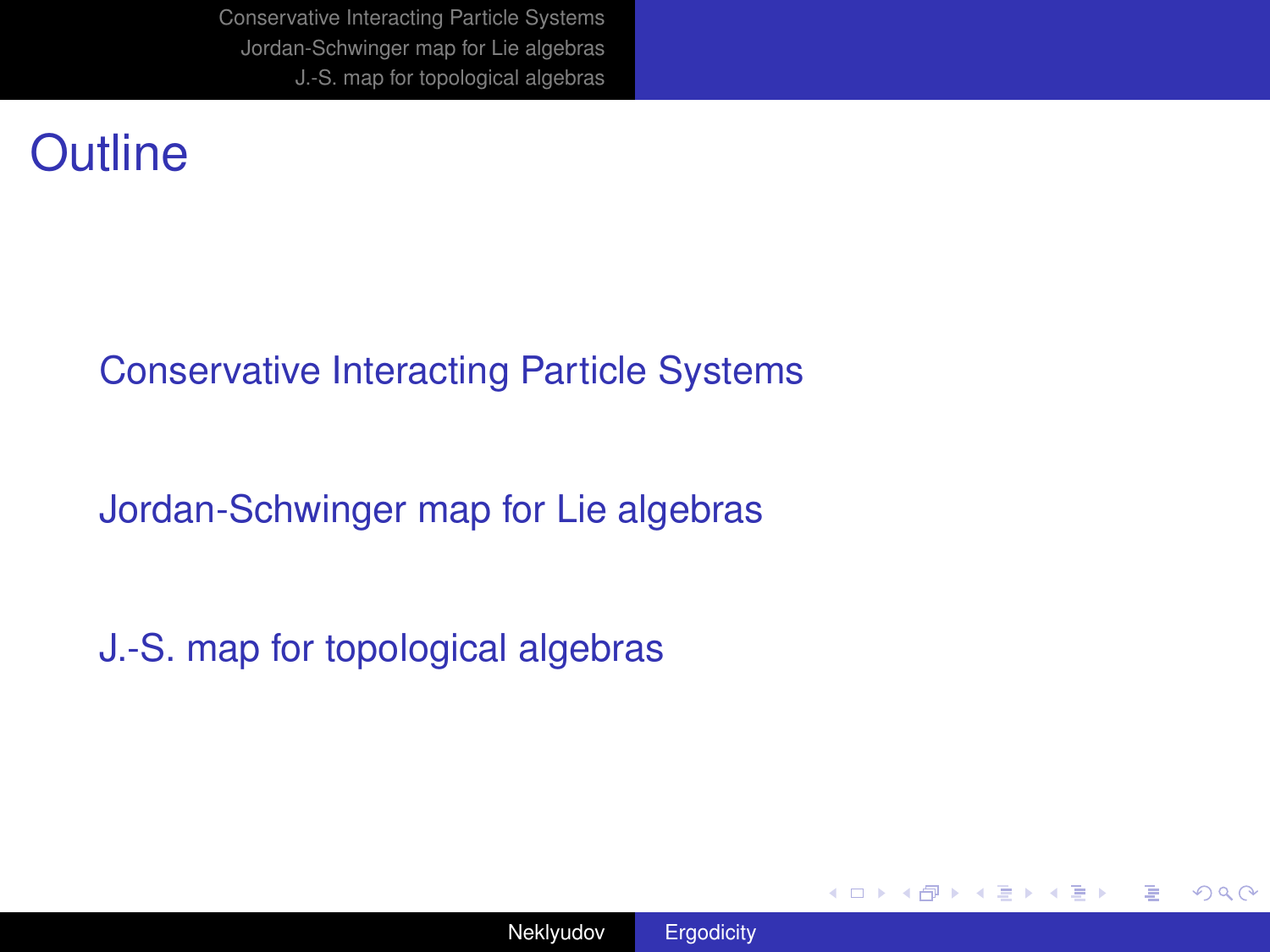# <span id="page-2-0"></span>Conservative interacting particle systems (CIPS): **Preliminaries**

- Space of configurations X. Examples:  $\mathbb{R}^{\mathbb{Z}^d}$ ,  $\{0,1\}^{\mathbb{Z}^d}$ ...
- **Figure 1** Energy function  $E: X \to \mathbb{R}$ .
- $\blacktriangleright$  Equilibrium is described by the family of measures

 $d\mu_{\mathcal{T}} = " \frac{e^{-\frac{\mathcal{F}}{\mathcal{T}}}}{N(\mathcal{T})} d\mathsf{x}$ " enumerated by the temperature  $\mathcal{T} \in \mathcal{A}$ .

 $\blacktriangleright$  Evolution is described by the Markov semigroup  $P_t: L^2(X, d\mu_T) \to L^2(X, d\mu_T), t \geq 0$  with infinitesimal generator

$$
\mathcal{L}=\sum_{\gamma}D_{\gamma}^2+Z
$$

and invariant measures  $\mu$ <sub>*T*</sub>,  $T \in A$  ( $\mathcal{L}E = 0$ ).

Question of interest: Rigorous proof that measures are invariant? Ergodicity of the system? Rate of Convergence to equilibrium? メロトメ 御 トメ 君 トメ 君 トー

 $2990$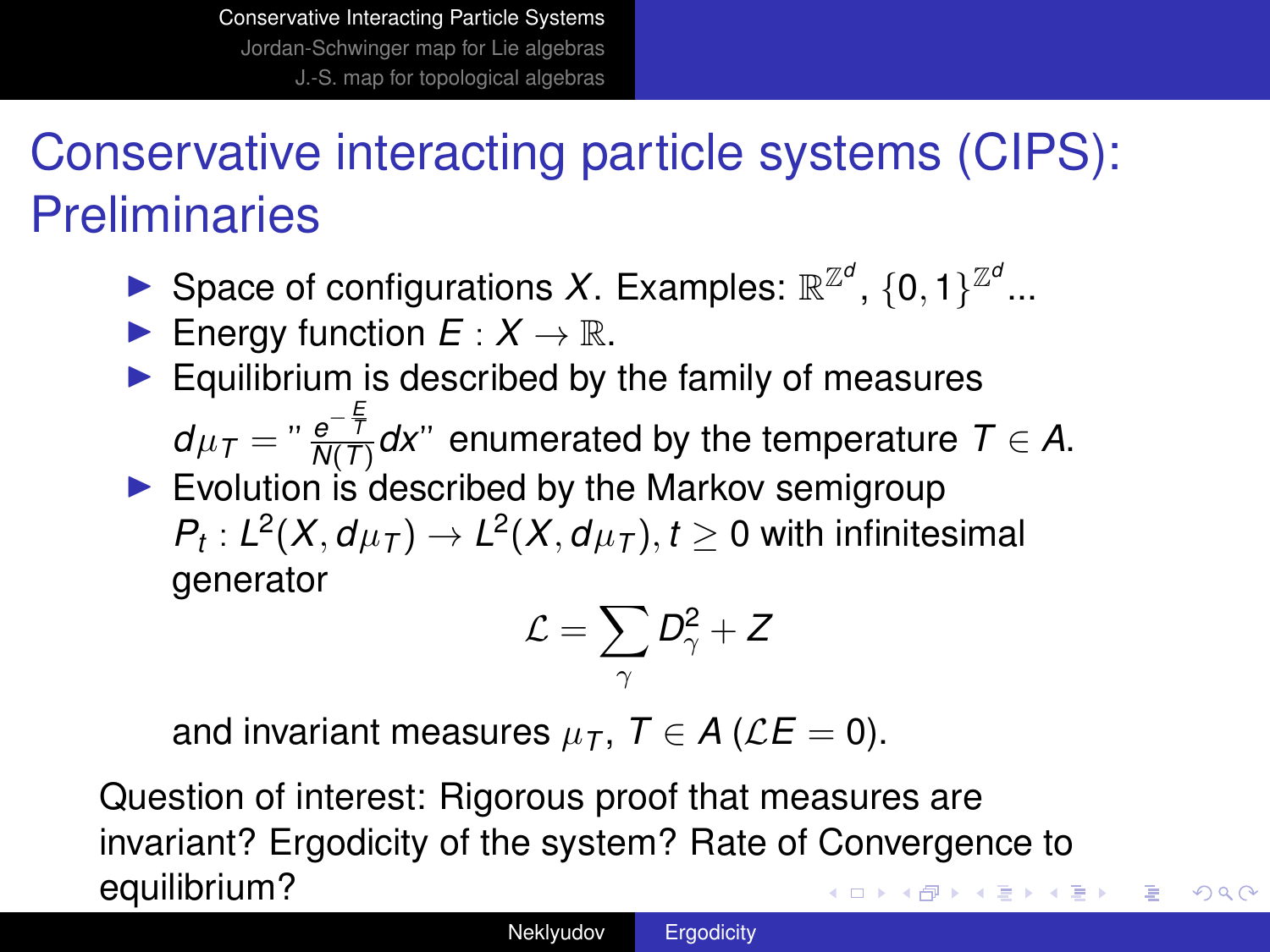## Heat conduction model

N, Zegarlinski, Inglis have considered

$$
\mathcal{L} = b^2 \sum_{\mathbf{i} \in \mathbb{Z}^N} \sum_{\mathbf{j} \in \mathbb{Z}^N: |\mathbf{i} - \mathbf{j}|_1 = 1} \left( x_{\mathbf{i}} \partial_{\mathbf{j}} - x_{\mathbf{j}} \partial_{\mathbf{i}} \right)^2, \tag{1}
$$

 $-$ infinitesimal generator corresponding to SDE ( $N=1$ )

$$
dx_k(t) = -x_k dt + x_{k+1} dW_k(t) - x_{k-1} dW_{k-1}(t), k \in \mathbb{Z}
$$
 (2)

Physical interpretation (Giardina, Kurchan, Redig (2007)): We have set of atoms on the lattice  $Z$  described by their momentums  $(x_i)_{i \in \mathbb{Z}}$ ,  $x_i^2$ –energy of the atom *i* Operators  $\mathbf{X}_{i,j} = \left(x_i \partial_j - x_j \partial_i\right)$  conserve local energy  $x_i^2 + x_j^2$ ; Total energy  $E = \sum_i x_i^2$  is conserved. *i*

Operators *x***i**∂**<sup>j</sup>** − *x***j**∂**<sup>i</sup>** 2 describe the exchange of momentum between atoms *x***<sup>i</sup>** and *x***<sup>j</sup>** .

Invariant measures of the form " $d\mu_T = \frac{1}{N_L}e^{-\frac{E}{T}}dx$ " i.e. gaussian product measures parameterized by  $T -$  "temperature".

 $\mathbf{X}_{i,j}$  – nontrivial Lie bracket, Hörmander condition is vi[ola](#page-2-0)t[ed.](#page-4-0)  $QQ$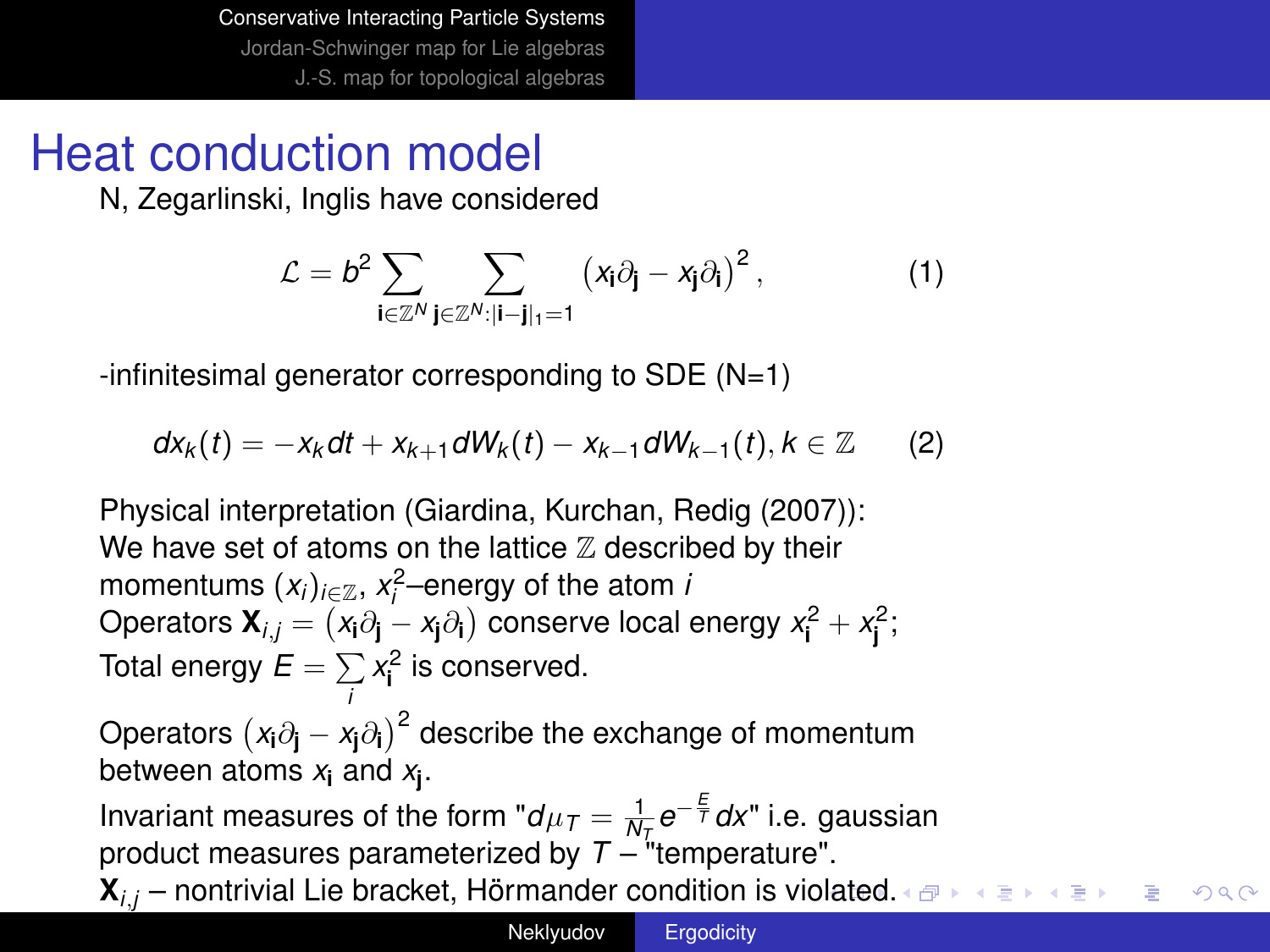### <span id="page-4-0"></span>Existence and non-uniqueness of invariant measure

### Theorem

 $\blacktriangleright$ 

 $\blacktriangleright$ 

*Measures*  $\delta_0$  *and*  $d\mu$ *<sub>T</sub>*,  $T > 0$  *are invariant measures for semigroup P<sup>t</sup>* , *t* ≥ 0*.Furthermore,*

$$
\int\limits_{E} fP_t g d\mu_T = \int\limits_{E} gP_t f d\mu_T, t, T > 0, f, g \in L^2(d\mu_T). \tag{3}
$$

### Sketch of the proof.

Trotter formula and representation of generator as a sum of two operators with "simple" structure.

4 ロ ) (何 ) (日 ) (日 )

÷.  $QQ$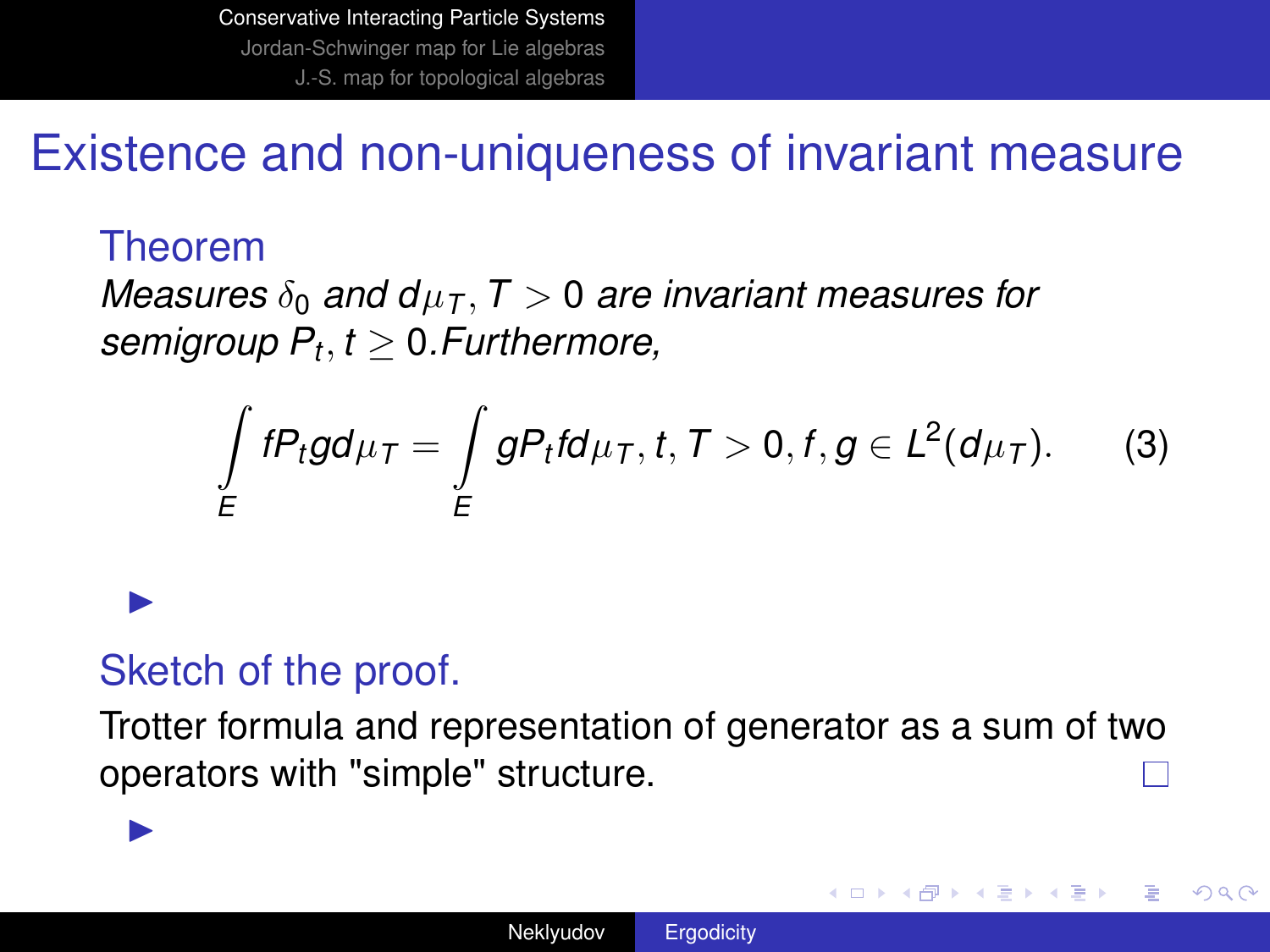## Ergodicity with polynomial decay. Part I

Let  $X$ -Sobolev space of order 1 with homogeneous norm

$$
\mathcal{A}(f) \equiv \left(\sum_{\mathbf{i}\in\mathbb{Z}^N}\mu_{\mathcal{T}}|\partial_{\mathbf{i}}f|^2\right)^{1/2}\sim |f|_{\tilde{\mathbb{X}}}.
$$

Lemma (N, Zegarlinski, Inglis) *For any f*  $\in \mathbb{X}$ *, i*  $\in \mathbb{Z}^N$  *and t* > 0*,* 

$$
\mu_{\mathcal{T}}(|\partial_i(P_tf)|^2) \leq \frac{A^N}{t^{\frac{N}{2}}}\mathcal{A}^2(f),\tag{4}
$$

where  $A = \frac{1}{b} \sup_{t>0}$  $√t$ <sup>1</sup> 0 *e*−2*t*(1−cos(2πβ))*d*β*.*

The order of convergence above is optimal  $(f = x_i^2)$ . If  $f_K = \sum_{i=1}^n x_i^2$  then |*i*|≤*K*

$$
\mu_{\mathcal{T}}(P_t f_K - \mu_{\mathcal{T}} f_K)^2 \sim C_2(\delta) \frac{1}{\sqrt{t}} \mu_{\mathcal{T}}(f_K - \mu_{\mathcal{T}} f_K)^2 + C_3(\mu_{\mathcal{T}}, \delta) e^{-4\delta t}
$$

÷.  $QQ$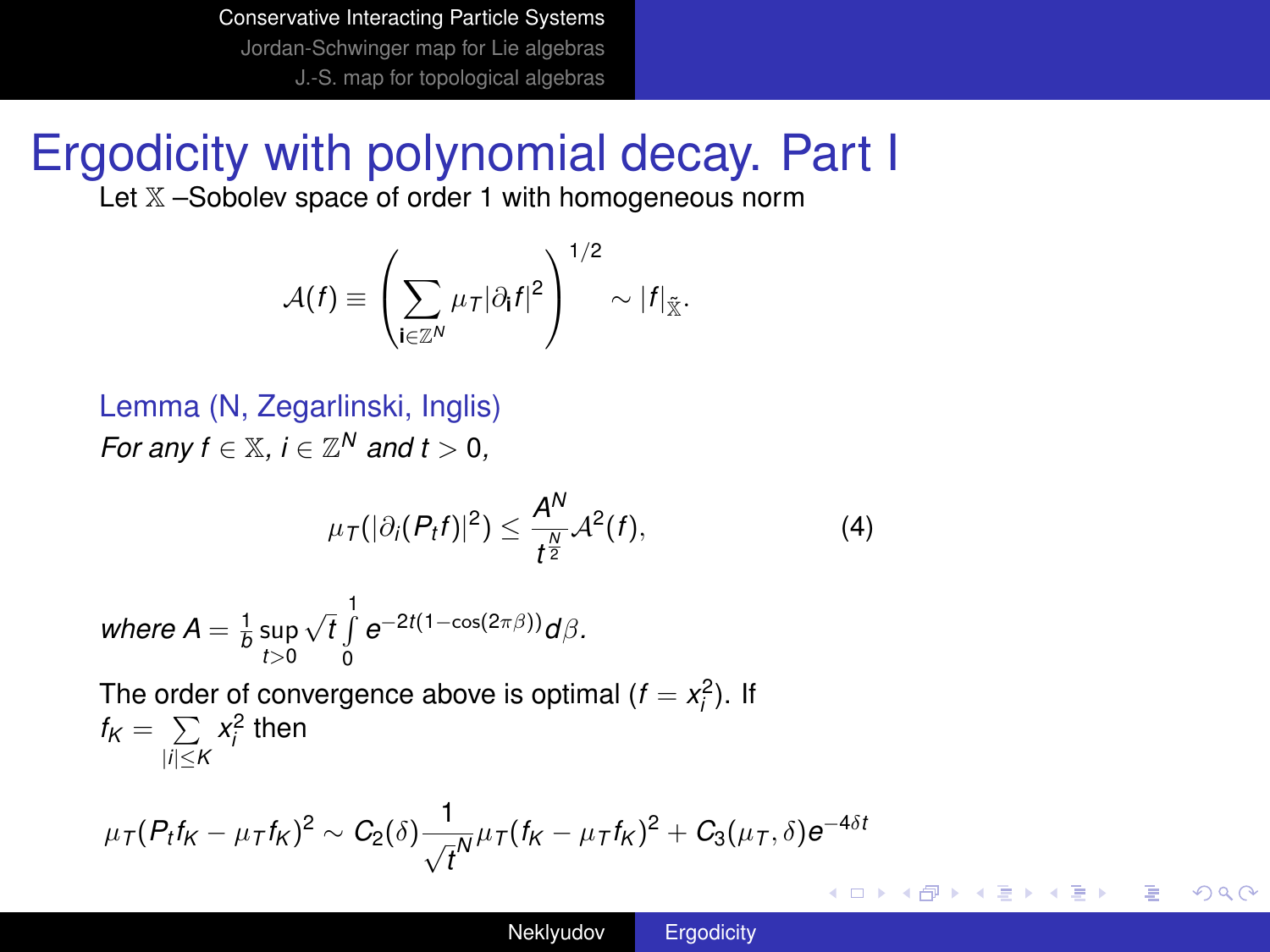### Proof of Lemma

Denote  $f_t = P_t f$  for  $t \geq 0$ .

$$
\begin{aligned} |\partial_t f_t|^2 - P_t |\partial_t f|^2 &= \int_0^t \frac{d}{ds} P_{t-s} |\partial_t f_s|^2 ds \\ &= \int_0^t P_{t-s}(-\mathcal{L}(|\partial_t f_s|^2) + 2\partial_t f_s \mathcal{L} \partial_t f_s + 2\partial_t f_s |\partial_t, \mathcal{L}] f_s) ds \end{aligned}
$$

Algebraic structure–

$$
[\partial_{\bf i}, {\bf X}_{k,l}]=\delta_{{\bf i},{\bf k}}\partial_{\bf k}-\delta_{{\bf i},{\bf l}}\partial_{\bf l}
$$

Question: what is this structure? Applying it we can calculate  $[\partial_i, \mathcal{L}]$  and (after some cancellations) we get

$$
F(t) \leq F(0) + \int_{0}^{t} b^2 \triangle F(s) ds, \qquad t \in [0, \infty).
$$

where  $F(\mathbf{i}, t) = \mu_{\mathcal{T}} |\partial_{\mathbf{i}}(P_t f)|^2$  for  $t \geq 0, \mathbf{i} \in \mathbb{Z}^N$ .

$$
F(t) \leq e^{tb^2 \triangle} F(0), t \in [0, \infty)
$$

イロト イ押 トイヨ トイヨ トー

 $\mathbb{R}^+$  $2990$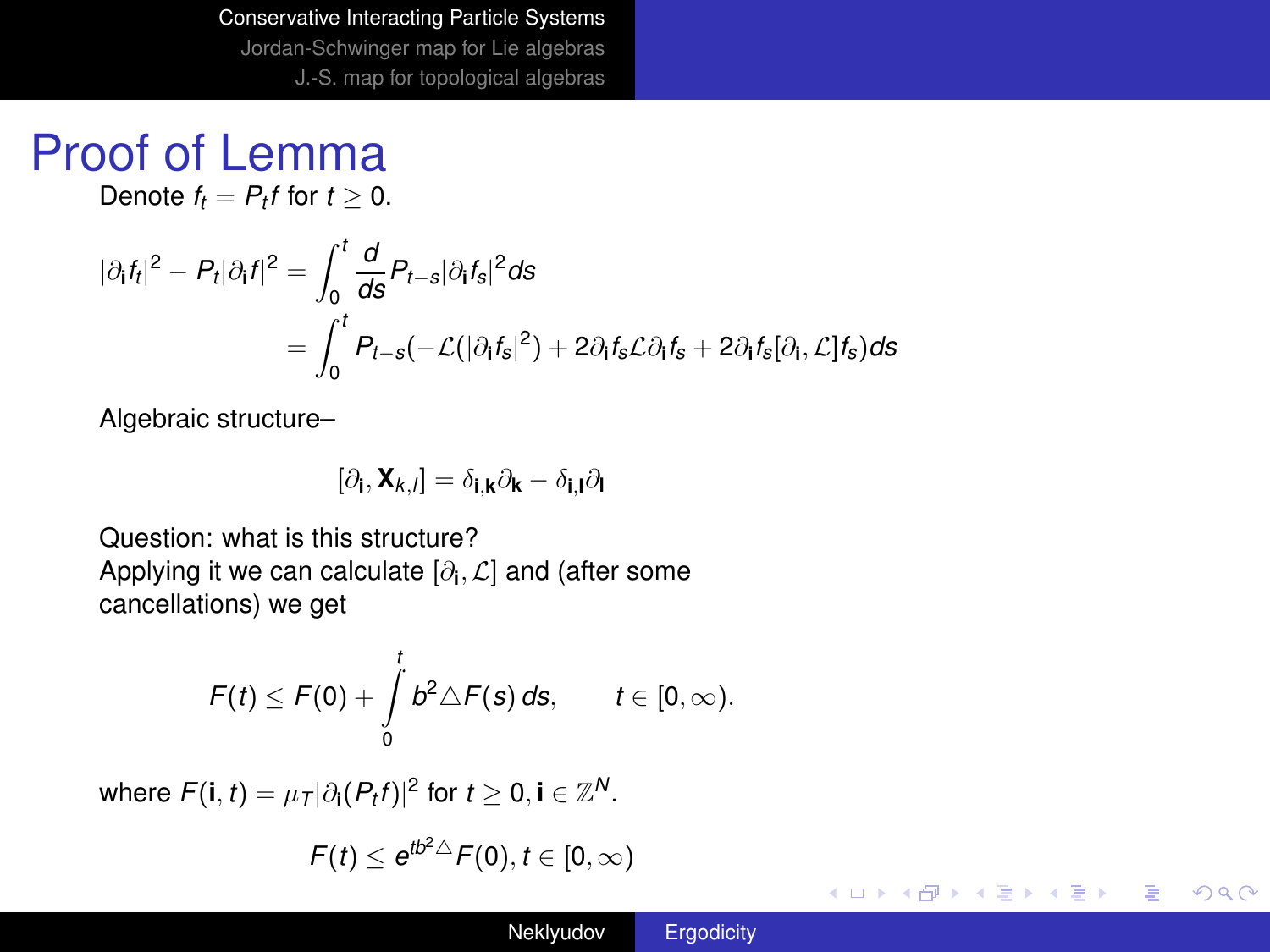### <span id="page-7-0"></span>Ergodicity with polynomial decay. Part II

$$
\mathcal{A}(f) \equiv \left(\sum_{\mathbf{i}\in\mathbb{Z}^N}\mu_T|\partial_{\mathbf{i}}f|^2\right)^{1/2}, \ \mathcal{B}(f) \equiv \left(\sum_{\mathbf{i}\in\mathbb{Z}^N}\left(\mu_T|\partial_{\mathbf{i}}f|^2\right)^{\frac{1}{2}}\right).
$$

#### Corollary (N, Zegarlinski, Inglis)

For  $f \in \mathbb{X}$  such that  $\mathcal{B}(f) < \infty$ , we have

$$
\sum_{\mathbf{i}\in\mathbb{Z}^N}\mu_{\mathsf{T}}|\partial_{\mathbf{i}}(P_{\mathbf{i}}f)|^2\leq \frac{A^{\frac{N}{2}}}{t^{\frac{N}{4}}}\mathcal{A}(f)\mathcal{B}(f).
$$
 (5)

Furthermore, there exists a constant  $C \in (0, \infty)$  such that

$$
\mu_{\mathcal{T}}\left((P_t f)^2 \log \frac{(P_t f)^2}{\mu_{\mathcal{T}}(P_t f)^2}\right) \leq C \frac{A^{\frac{N}{2}}}{t^{\frac{N}{4}}} \mathcal{A}(f) \mathcal{B}(f), \tag{6}
$$

and hence

$$
\mu_T(P_tf-\mu_T(f))^2\leq C\frac{A^{\frac{N}{2}}}{t^{\frac{N}{4}}}\mathcal{A}(f)\mathcal{B}(f),\qquad \qquad (7)
$$

i. e. our system is ergodic with polynomial rate of convergence.

イロト イ押 トイヨ トイヨ トー

重し  $2990$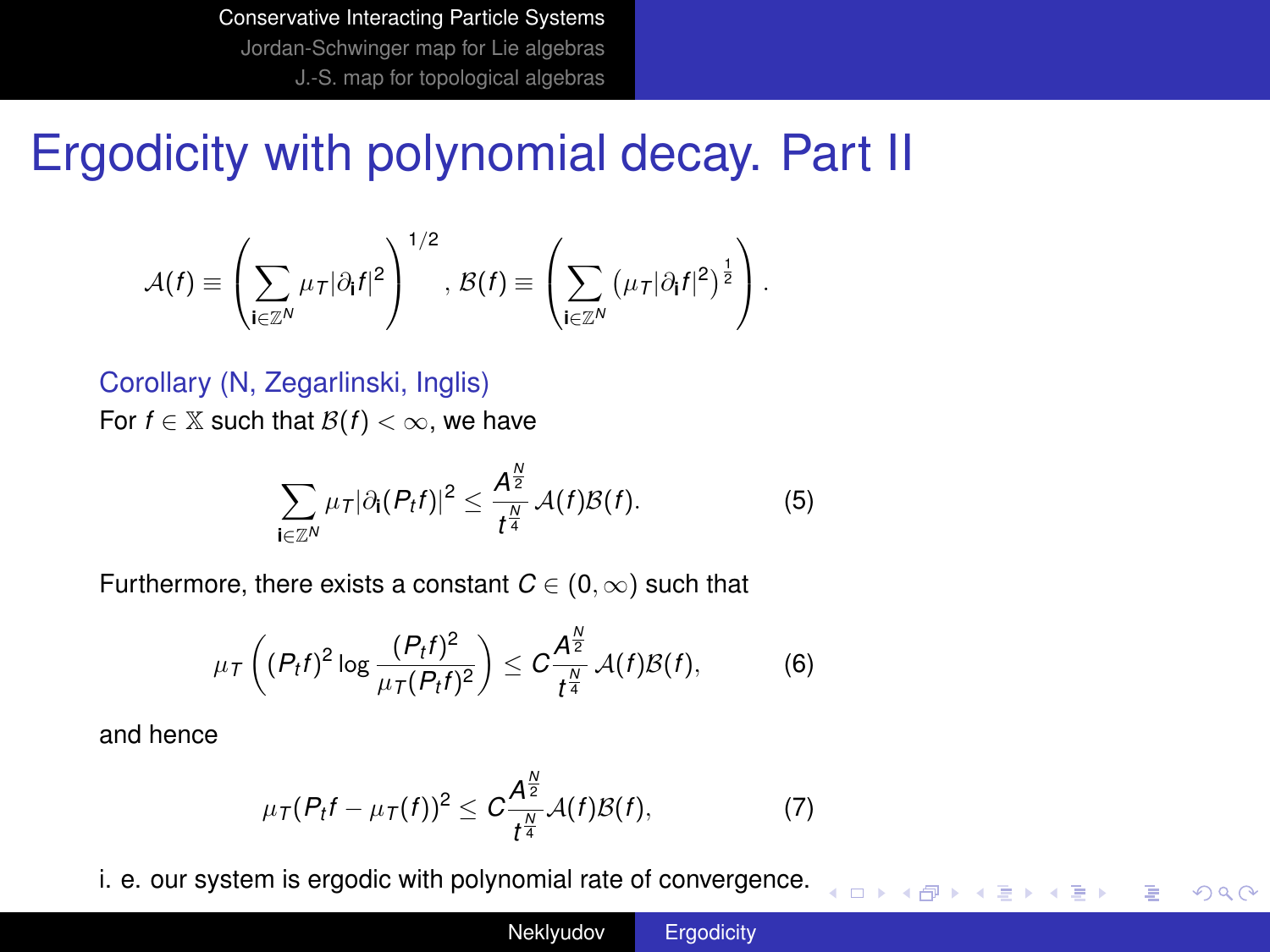## <span id="page-8-0"></span>Algebraic structure

 $\blacktriangleright$ 

$$
[\partial_{\mathbf{i}}, \mathbf{X}_{k,l}] = \delta_{\mathbf{i},\mathbf{k}} \partial_{\mathbf{k}} - \delta_{\mathbf{i},\mathbf{l}} \partial_{\mathbf{l}}
$$

The Jordan–Schwinger map *D* for a matrix  $X = (X_{ij})_{i,j=1}^n$ (pp. 212–213, Bidernharn-Louck-1981):

$$
D: X \mapsto \sum_{i,j=1}^n X_{ij} a_i a_j^*, \qquad (8)
$$

 $2Q$ 

 ${a_i, a_j^*}_{i,j=1}^n$  boson creation and annihilation operators.  $\mathsf{Realization}\colon a_i = x_i, \, \boldsymbol{a}_j^* = \partial_{x_j}.$  Properties:

- $\blacktriangleright$  algebraic homomorphism i.e.  $D([A, B]) = [D(A), D(B)].$
- $\triangleright$  corresponds to linear vector field.

Physicists use to construct representations of classical Lie algebras of matrices as an operators o[n](#page-7-0) [Fo](#page-9-0)[c](#page-7-0)[k](#page-8-0) [s](#page-9-0)[p](#page-7-0)[a](#page-8-0)[c](#page-11-0)[e](#page-12-0)[.](#page-7-0)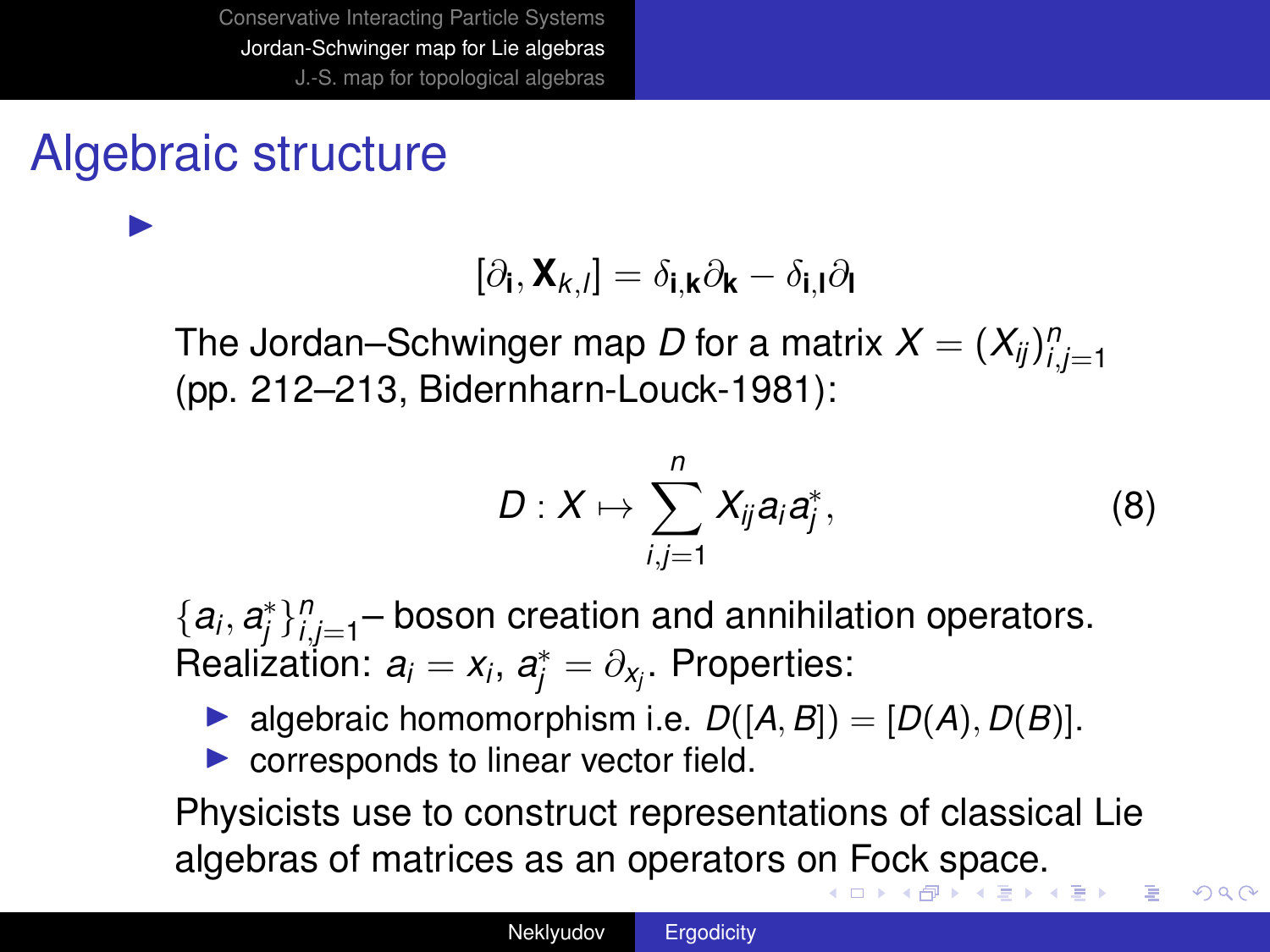### <span id="page-9-0"></span>Generalization of Jordan-Schwinger map

#### **Definition**

*<sup>V</sup>* and *<sup>W</sup>* – topological vector spaces(TVS) in duality  $< \cdot, \cdot>_{V,W}, V$  is separable, biorthogonal system  $\{e_k, f_k\}_{k=1}^{\infty}$ 

$$
D(A):=\sum_{\alpha,\beta\in\mathbb{N}}x_{\alpha}\frac{\partial}{\partial x_{\beta}},A\in\mathcal{L}(V,V),
$$

$$
\partial(h) := \sum_{\alpha \in \mathbb{N}} < h, \, t_{\alpha} > \frac{\partial}{\partial x_{\alpha}}, \, h \in V.
$$
\n
$$
\bar{\partial}(r) := \sum_{\alpha \in \mathbb{N}} < e_{\alpha}, \, r > x_{\alpha}, \, r \in W.
$$

Lemma

$$
[D(A), D(B)] = D([B, A]),
$$
  
\n
$$
[\partial(f), D(A)] = \partial(At),
$$
  
\n
$$
[\partial(f), \partial(g)] = 0
$$
  
\n
$$
[D(A), \overline{\partial}(r)] = \overline{\partial}(A^*r), f, g \in V, r \in W, A, B \in \mathcal{L}(V, V).
$$

Notice that  $\mathbf{X}_{i,j} = x_i \partial_{x_i} - x_j \partial_{x_i} = D_{ij} = D(E_{ij} - E_{ji})$  ( $E_{ij}$  –matrix unit),  $\partial_{x_i} = \partial(\mathbf{e}_i)$  $\partial_{x_i} = \partial(\mathbf{e}_i)$  $\partial_{x_i} = \partial(\mathbf{e}_i)$ . So our algebraic structure is an example of identity (9).

<span id="page-9-1"></span>**K ロ ▶ K 何 ▶ K ヨ ▶ K ヨ ▶** 

重し  $2Q$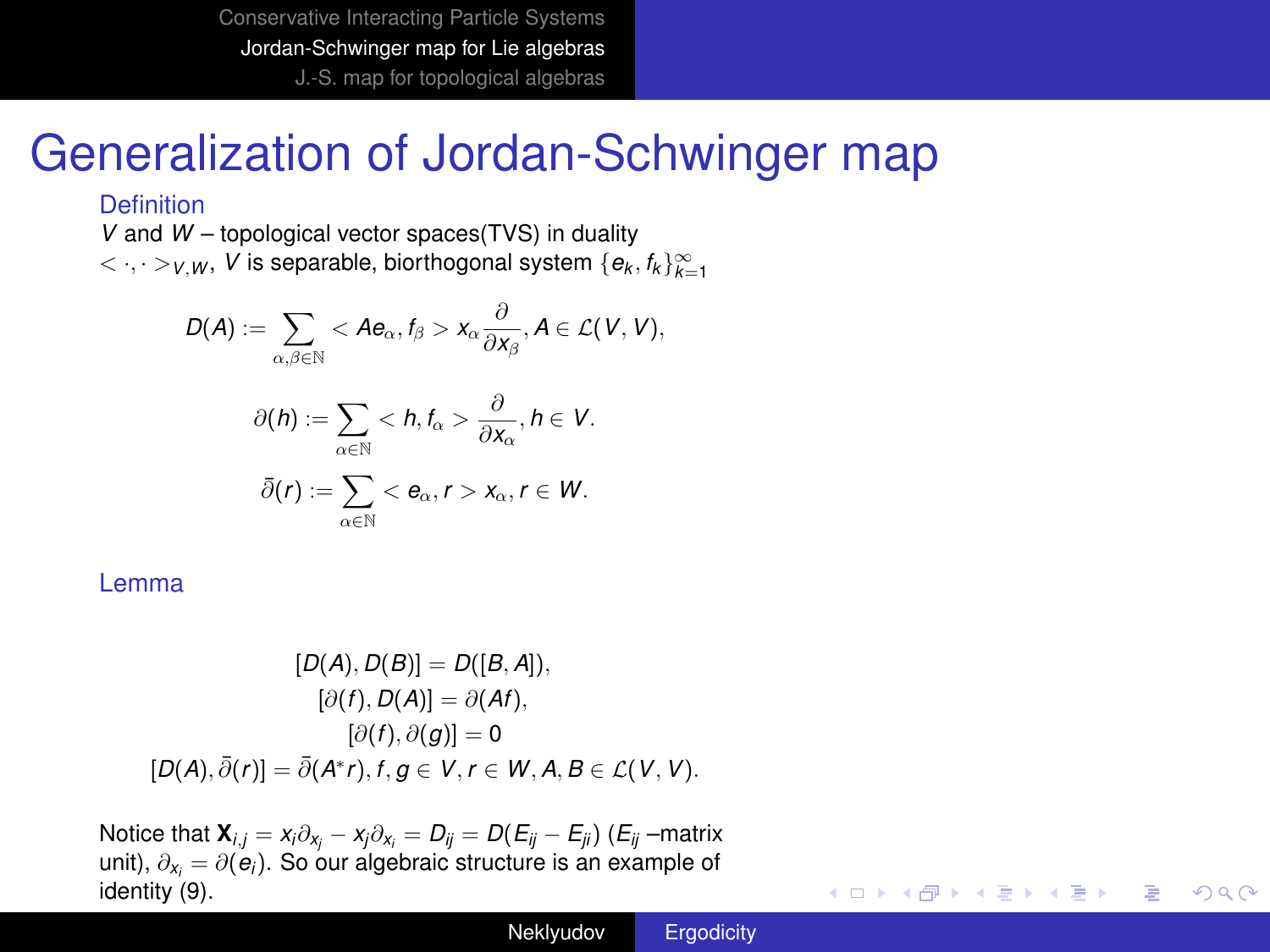### Representation of Lie algebra with linear vector fields

#### Theorem

*Let* g *be an arbitrary Lie algebra and* ρ : g → *End*(*V*) *a faithful representation of* g. *Then* −*D* ∘  $\rho$  *and D*<sup>∗</sup> ∘  $\rho$  *embed* g *into*  $\hat{A}_l$ , *and hence, define representations of* g *by linear vector fields.*

 $q$ –Lie algebra with center *Cent*( $q$ )  $V = q$  and restrict the mapping  $D = D_V$  on the subspace

$$
Z:=\{ad(v):=[v,\cdot],v\in V\}\subset \mathcal{L}(V,V)
$$

<span id="page-10-0"></span>
$$
\tilde{D} := D \circ \mathbf{ad} : \mathfrak{g} \to \mathit{End}(\mathbb{R}[\overline{x}]), \tilde{D}(v) = \sum_{\alpha, \beta \in A} < [v, e_{\alpha}], f_{\beta} > x_{\alpha} \frac{\partial}{\partial x_{\beta}}
$$
\n
$$
(9)
$$

#### Theorem

*For any topological locally convex L[ie a](#page-10-0)lgebra* g *there exists an embedding, given by formula* (9)*, of* g/*Cent*(g) *into the*  $s$ *emidirect product*  $\overline{D}(\mathfrak{g}) \ltimes \partial(\mathfrak{g}) \subset$  *End*( $\mathbb{R}[\overline{x}]$ ) *of linear differential operators.* イロト イ団ト イヨト イヨト

÷.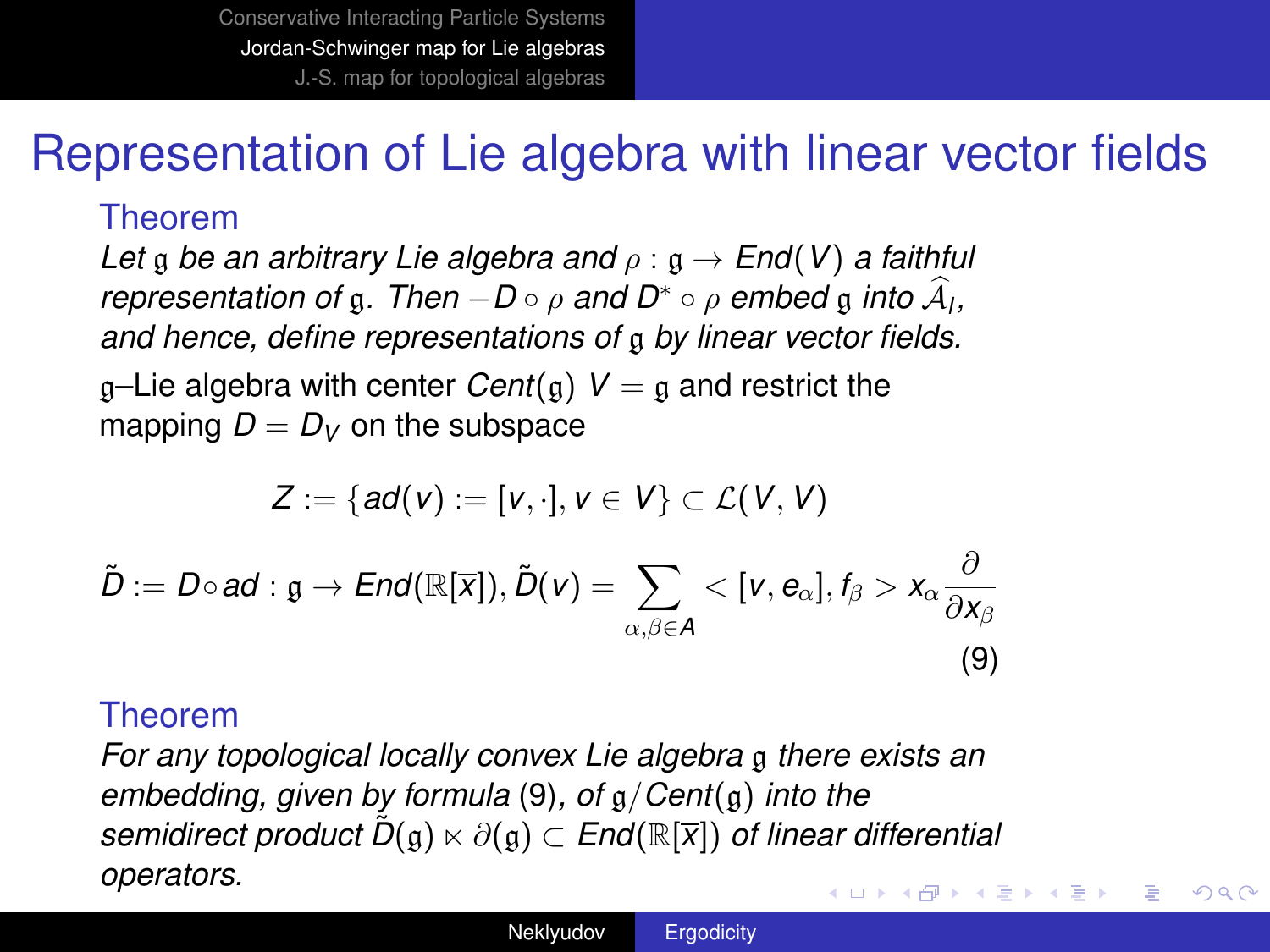## <span id="page-11-0"></span>Schrödinger-Virasoro Lie algebra

Schrödinger-Virasoro Lie algebras– stat. physics (Henkel-1994).  $s = 0, \frac{1}{2}, \rho \in \mathbb{Q}.$   $\mathcal{L}[s, \rho]$ -Lie algebra  $\{L_n, Y_p, n \in \mathbb{Z}, p \in \mathbb{Z} + s\}$ 

$$
[L_m, L_n] = (n - m)L_{n+m}
$$
  
\n
$$
[L_m, Y_p] = (p - m\rho)Y_{m+p}
$$
  
\n
$$
[Y_p, Y_q] = 0, m, n \in \mathbb{Z}, p, q \in \mathbb{Z} + s.
$$

Schrödinger-Virasoro algebra (Roger-2006, Liu-2016, Li-Su-2008).

 $H$ – separable Hilbert space,  $H = S'(D, H)$ – space of tempered distributions on the unit disk  $D = \{z \in \mathbb{C} \mid |z| < 1\}$ 

$$
A_m: \mathcal{H} \mapsto \mathcal{H}, A_m f := e^{-imz}(-m\rho f + i\frac{df}{dz}), z \in D
$$

Then

$$
[A_m, A_n] = (n-m)A_{n+m}, m, n \in \mathbb{Z},
$$

i.e.  ${A_m, m \in \mathbb{Z}}$  –representation of Witt algebra. Let  $g \in H$ ,  ${e_n := ge^{-ipz}}_{n∈\mathbb{Z}+s}$  ⊂ H. Then

$$
[\bar{D}(A_m),\bar{D}(A_n)]=(n-m)\bar{D}(A_{n+m}), m,n\in\mathbb{Z}.
$$

$$
[\partial(e_p),\partial(e_q)]=0\,,\rho,q\in\mathbb{Z}+s.
$$

 $[\bar{D}(A_m), \partial(e_n)]=\partial(A_m e_n)=(p-m\rho)\partial(e_{m+n}), p\in \mathbb{Z}+s, m\in \mathbb{Z}.$ 

 $\{\partial(e_p), \overline{D}(A_m), p \in \mathbb{Z} + s, m \in \mathbb{Z}\}$ – a representation of  $\mathcal{L}[s, \rho]$  by linear vector fields.

イロト イ押 トイヨ トイヨ トー

÷.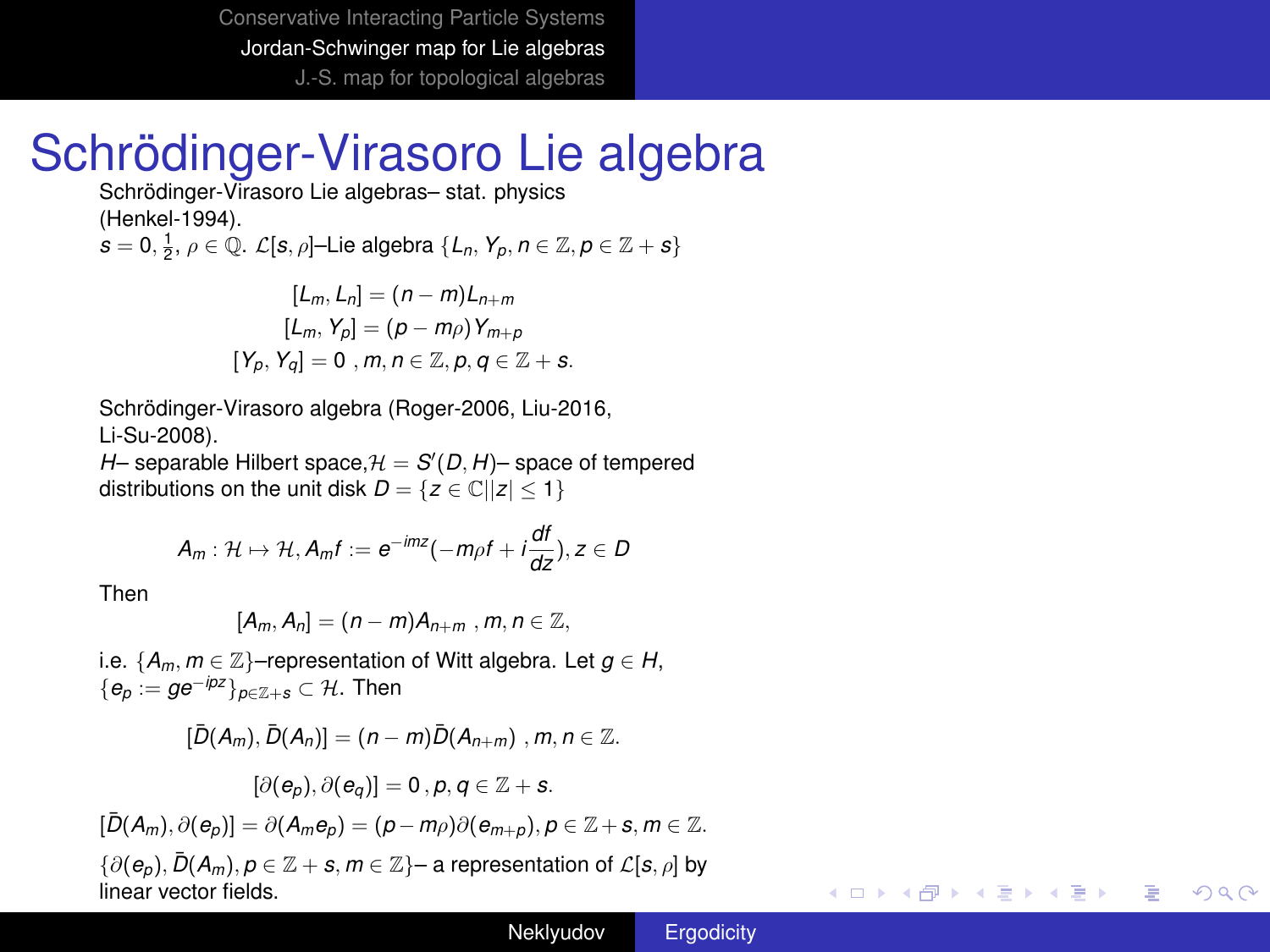## <span id="page-12-0"></span>Cuntz algebras

 $\mathcal{O}_n$ ,  $n \in \mathbb{N}^*$ – Cuntz algebras (Cuntz–1977) with generators  $\{S_i\}_{i=1,...,n}$ 

$$
s_j^* s_j = 1, s_j^* s_k = 0, j \neq k, j, k = 1 \dots, n.
$$

$$
\sum_{i=1}^n s_i s_i^* = 1 (\leq 1, n = \infty)
$$

Algebras of mutually orthogonal isometries of separable Hilbert space.

Example

$$
\mathcal{O}_2: s_1e_k:=e_{2k}, s_2e_k:=e_{2k+1}
$$

イロト イ押 トイヨ トイヨ トー

重。  $2Q$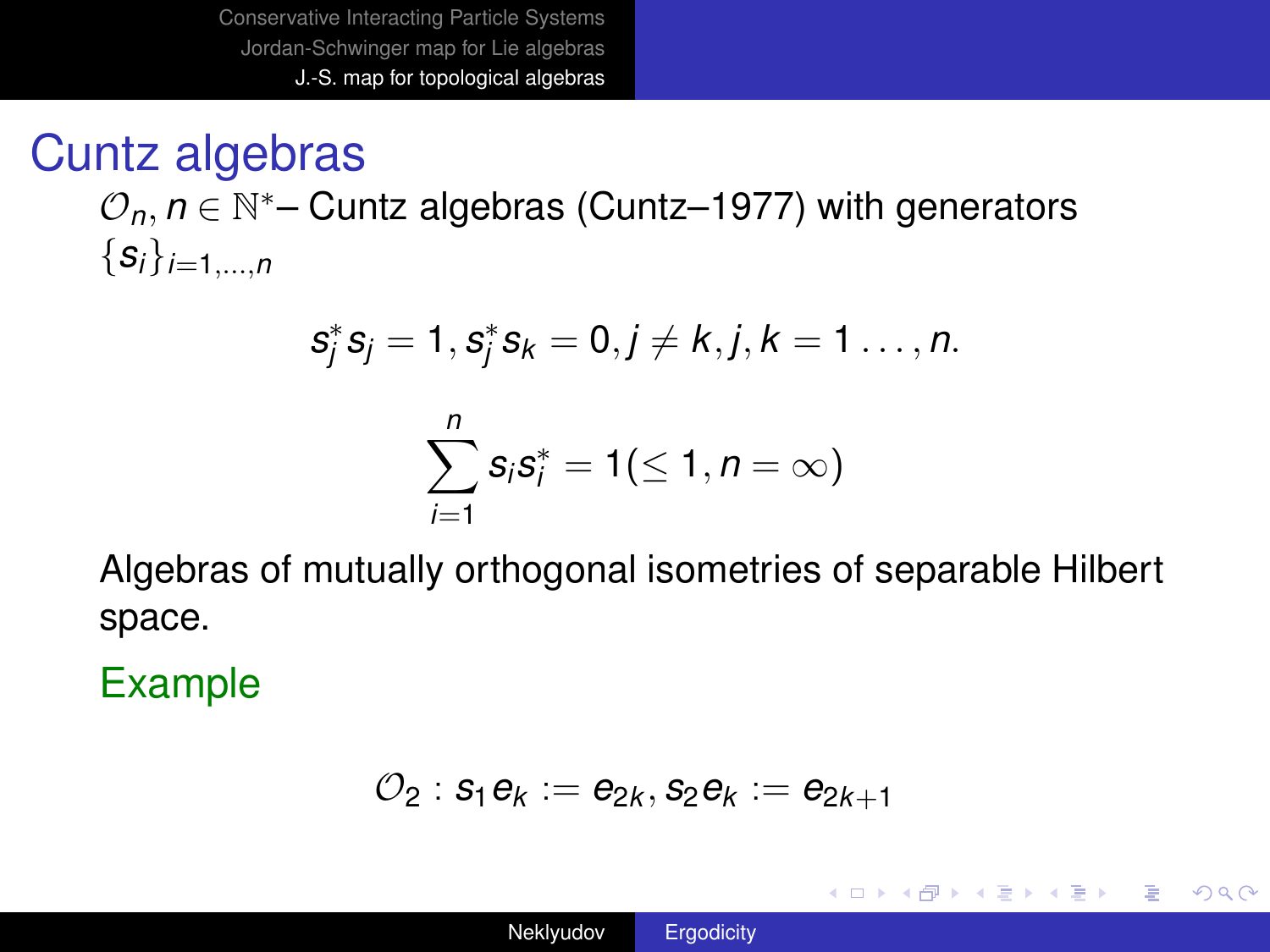### Algebraic analogue of Jordan-Schwinger map

*V* is separable locally convex TVS in duality with *W*,  $\mathsf{biorthogonal system}\ \{e_k\}_{k=1}^\infty\subset \mathsf{V},\ \{f_k\}_{k=1}^\infty\subset \mathsf{W}.$ 

 $V = sp\{e_k, k \in \mathbb{N}\}.$ 

$$
D({\boldsymbol{A}}) := \sum_{\alpha,\beta \in \mathbb{N}} <{\boldsymbol{A}} {\boldsymbol{e}}_\alpha, f_\beta > {\boldsymbol{s}}_\alpha {\boldsymbol{s}}^*_\beta, \quad {\boldsymbol{A}} \in \mathcal{L}({\boldsymbol{V}},{\boldsymbol{V}}),
$$

$$
\partial(h) := \sum_{\alpha \in \mathbb{N}} < h, f_{\alpha} > s_{\alpha}^*, \quad h \in V.
$$

$$
\bar{\partial}(f):=\sum_{\alpha\in I}<\mathbf{e}_{\alpha},f>\mathbf{s}_{\alpha},f\in W.
$$

イロト イ押 トイヨ トイヨト

÷.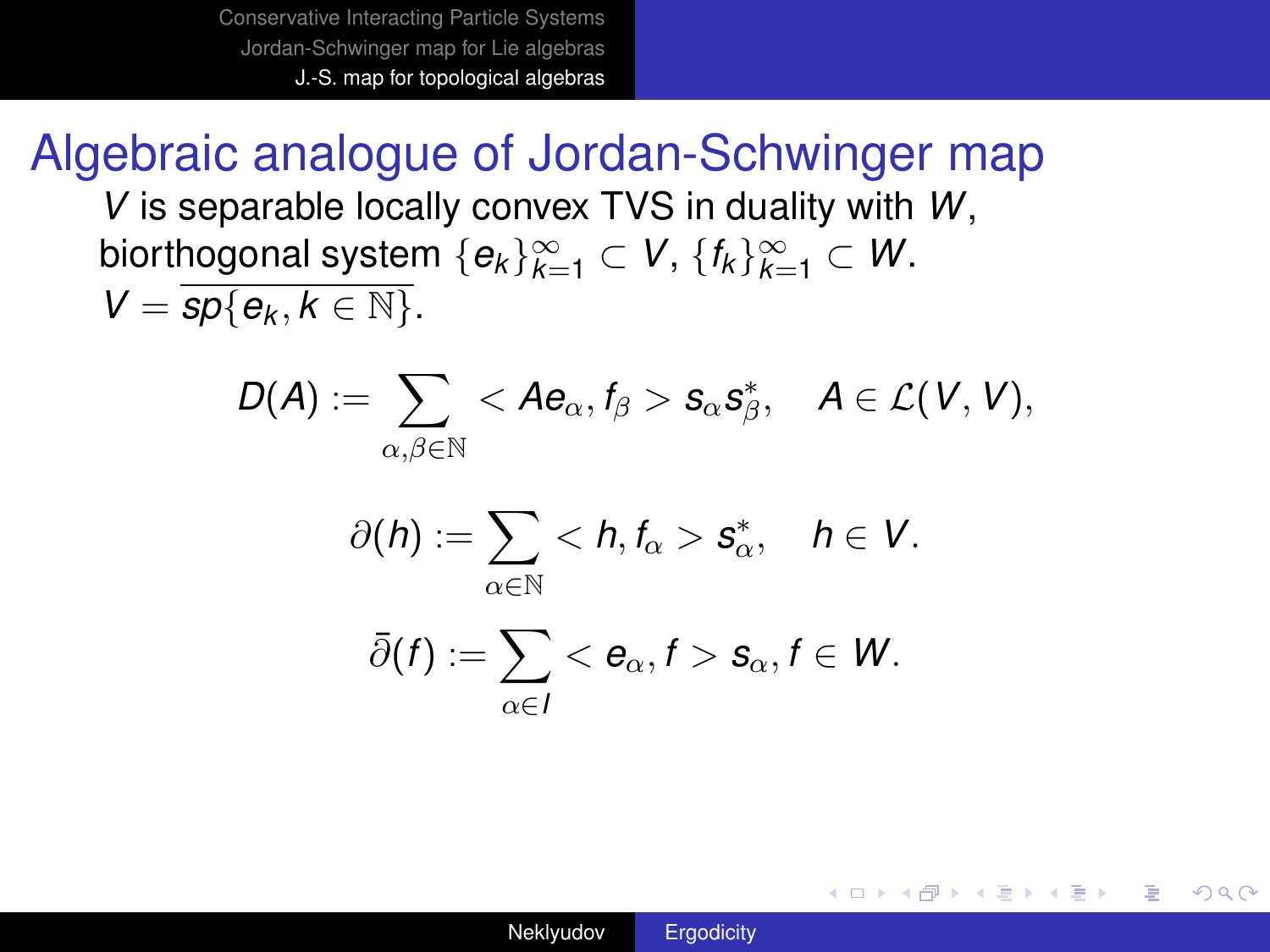# Analogue of J.-S. map: Algebraic homomorphism Lemma

 $D(A)D(B) = D(BA),$  $\partial(h)D(A) = \partial(Ah)$ ,  $D(A)\bar{\partial}(f) = \bar{\partial}(A^*f),$  $\partial(h)\bar{\partial}(q) = < h, q>$ *h* ∈  $V, f, g$  ∈  $W, A, B$  ∈  $L(V, V)$ ,

where the adjoint is taken with respect to the duality  $\langle \cdot, \cdot \rangle$ .

**K ロ ▶ K 何 ▶ K ヨ ▶ K ヨ ▶** 

(重)  $QQ$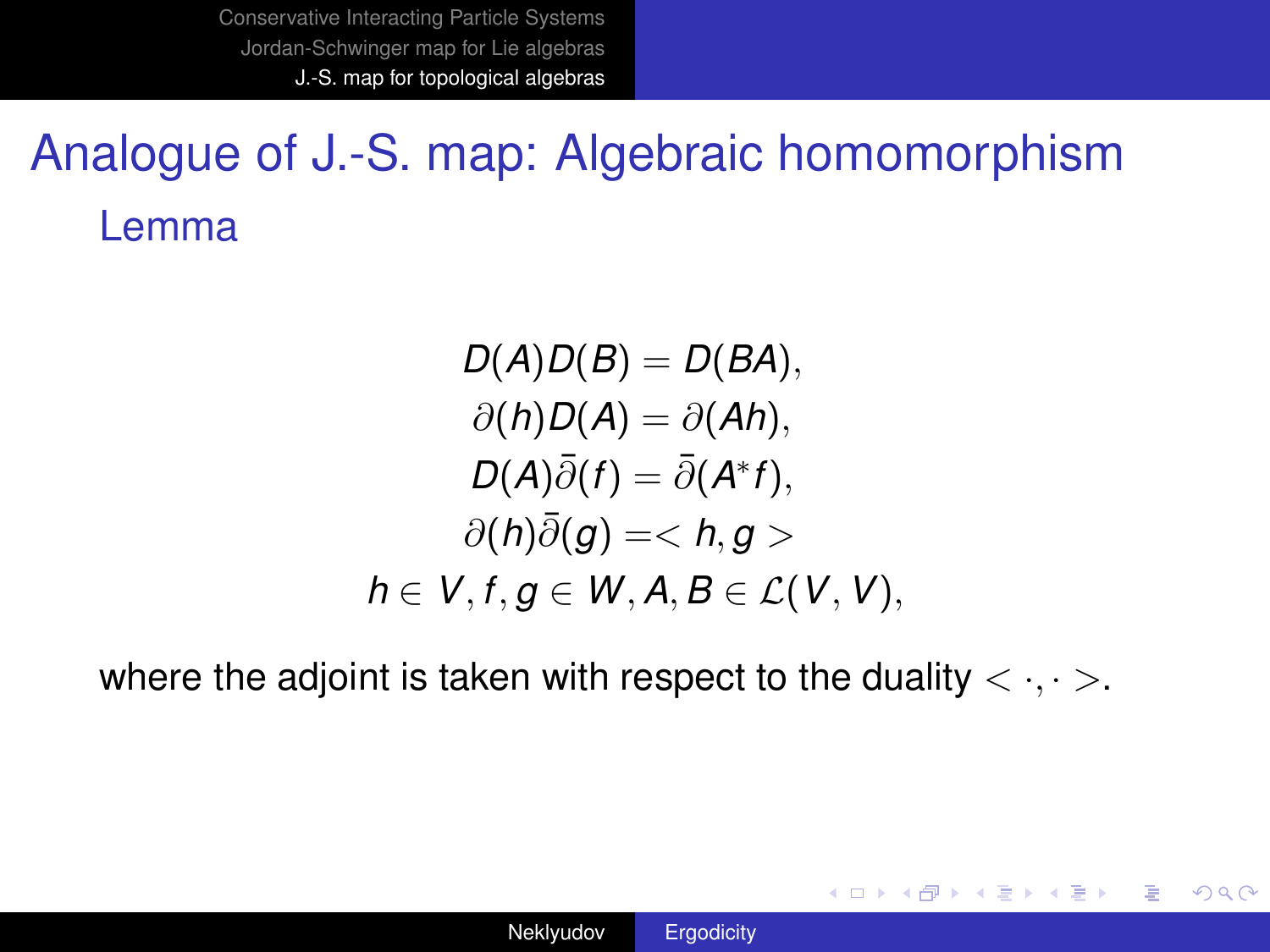## Invariance of spectrum

 $\sigma(A)$ –spectrum of an operator A,  $\mathcal{R}(A)$ –resolvent set.

Corollary (Invariance of the spectrum) Assume that the generators  $\{s_i\}$  of  $\mathcal{O}_\infty$  satisfy

$$
\sum_i s_i s_i^* = Id.
$$

Then  $\sigma(D(A)) \subset \sigma(A)$  and, if V is a Frechet space,  $\sigma(D(A)) = \sigma(A).$ 

**≮ロト ⊀伊 ▶ ⊀ ヨ ▶ ⊀ ヨ ▶** 

重し  $QQ$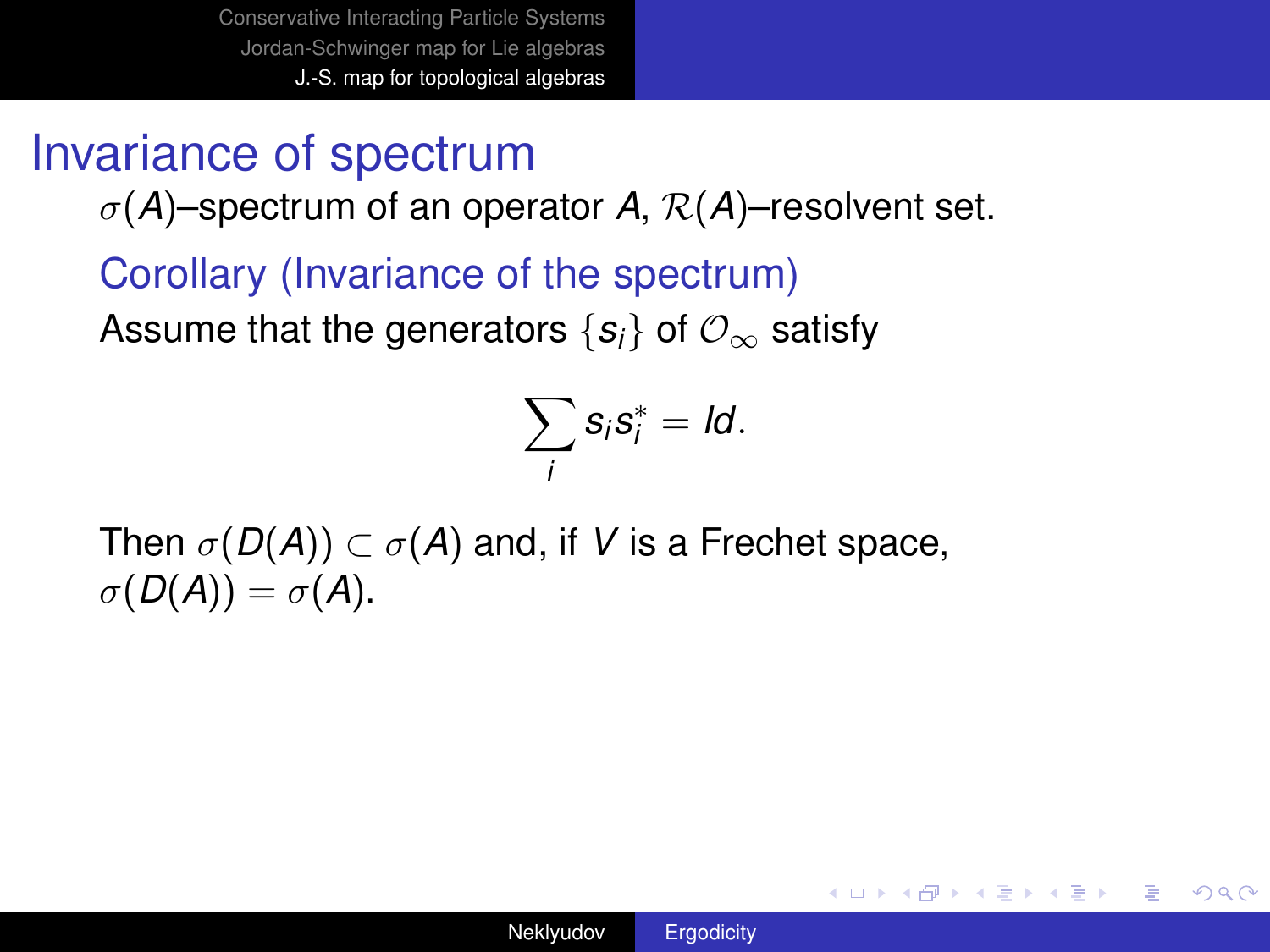## Spectral Theorem

Corollary (Spectral Theorem) Assume that  $A \in \mathcal{L}(V, V)$  is symmetric i.e.

$$
=,\alpha,\beta\in I
$$

and *D*(*A*) is selfadjoint (symmetry of *D*(*A*) immediately follows from symmetry of *A*). Then we have

$$
\langle Ah, g \rangle = \int\limits_{\sigma(D(A))} \lambda d \left[ \partial(h) E_{\lambda} \overline{\partial}(g) \right], \quad h \in V, g \in W,
$$

where  $E_\lambda$  denote the spectral projections for the operator  $D(A)$ .

K ロ ▶ K 御 ▶ K ヨ ▶ K ヨ ▶ ...

÷.  $QQ$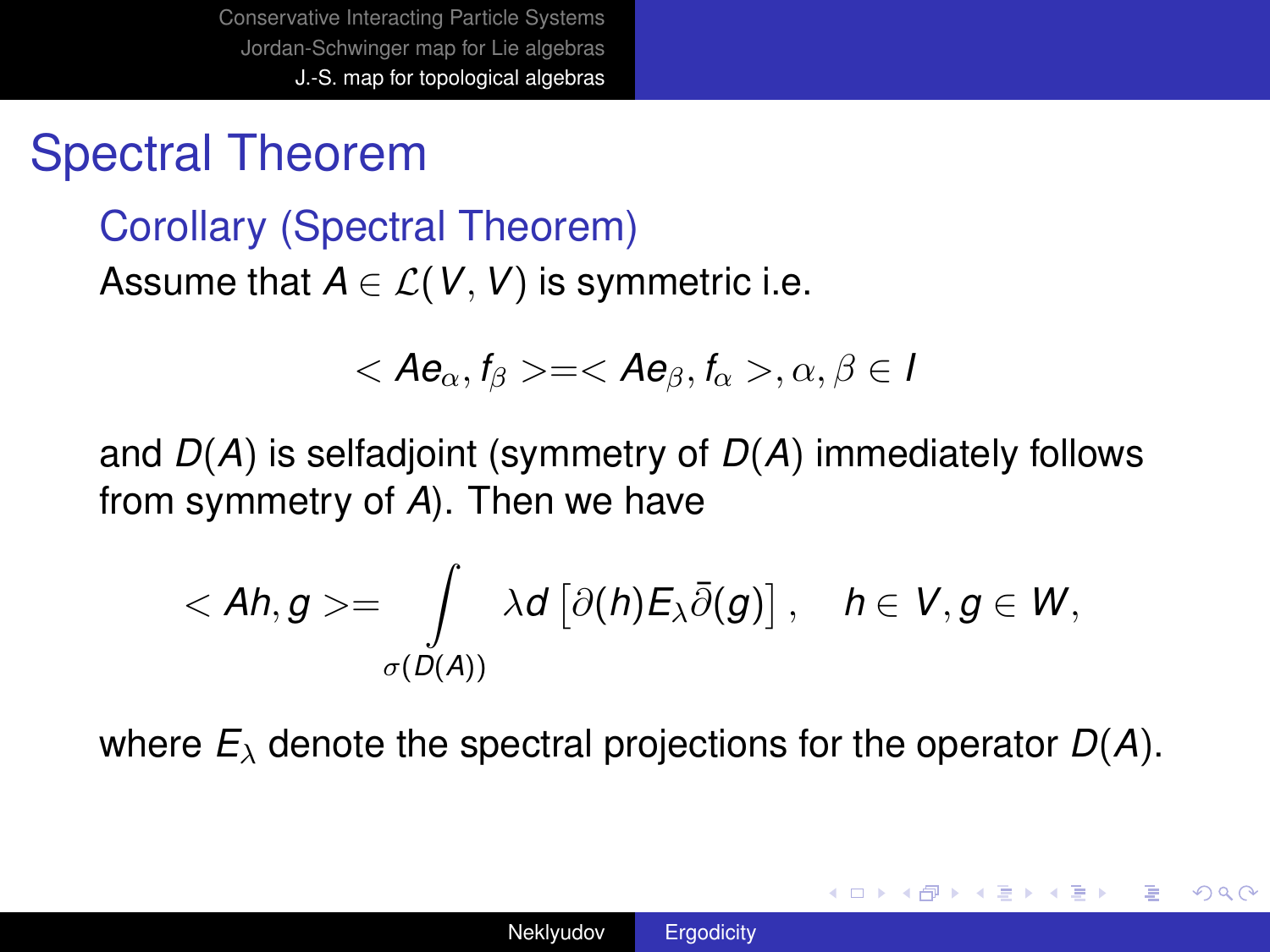## Representation of algebras

 $V = X$  is a topological algebra in duality with  $X^*$ .  $I_a: X \to X$ ,  $l_a(x) = ax$ .  $A, B \in \mathcal{L}(X, X)$ ,  $Ax = l_a x$ ,  $Bx = l_b x$ ,  $a, b \in X$ .

### **Corollary**

Assume that *X* is a topological separable locally convex Hausdorff algebra. Then we have

$$
D(l_a)D(l_b) = D(l_{ba}),
$$
  
\n
$$
\partial(h)D(l_a) = \partial(ah),
$$
  
\n
$$
D(l_a)\bar{\partial}(f) = \bar{\partial}(l_a^*f),
$$
  
\n
$$
\partial(h)\bar{\partial}(g) = \langle g, h \rangle
$$
  
\n
$$
a, b, h \in X, f, g \in X^*.
$$

If X has identity then  $X \ni a \mapsto D(l_a) \in \mathcal{O}_{\infty}$  is injective.

イロト イ伊 トイヨ トイヨ トー

G.

 $QQ$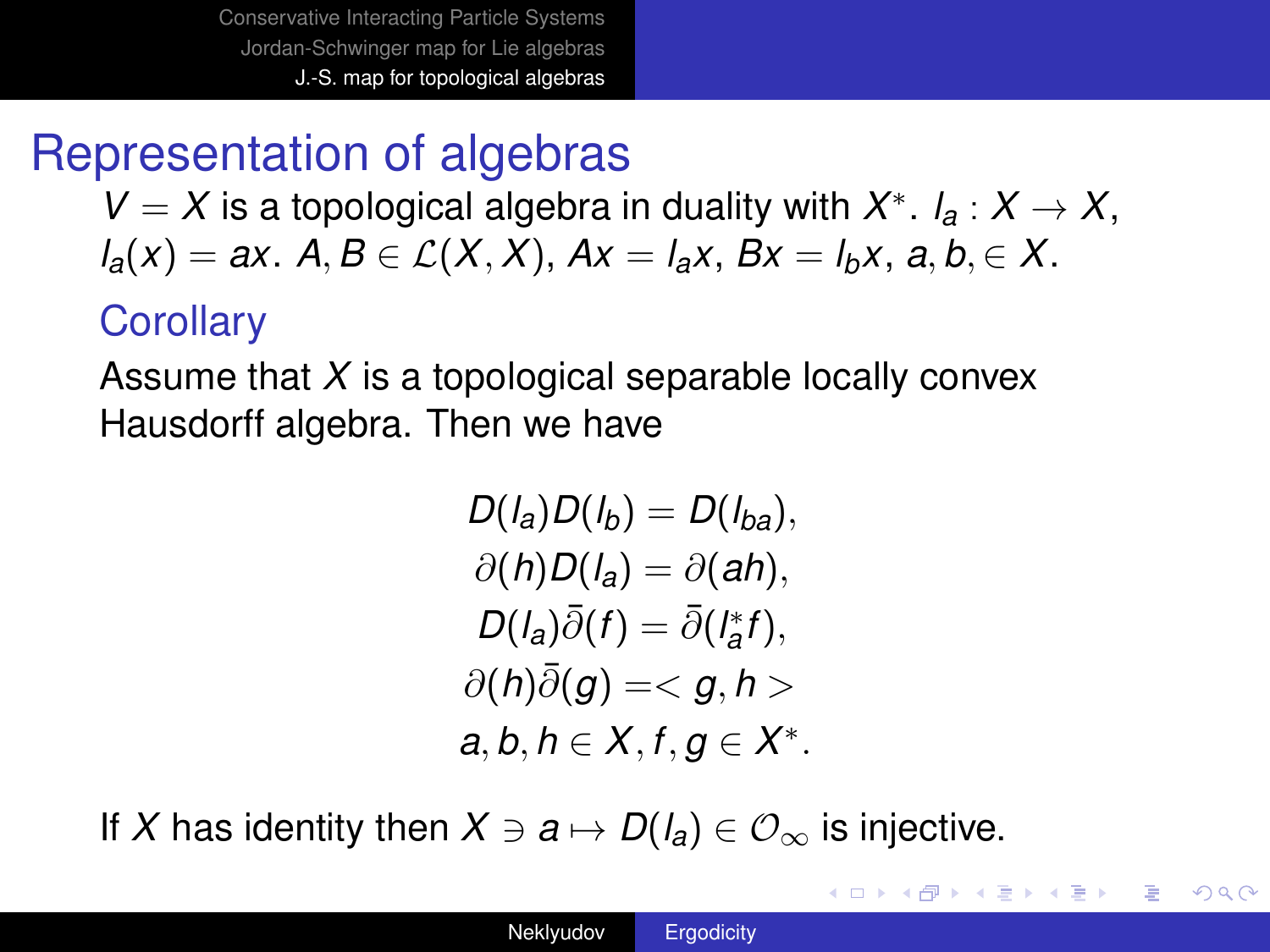## Case of finitedimensional algebra

#### Definition (Dutkay-2014)

*Y* be a topological compact space,  $\mu$  a Borel probability measure on  $Y, r: Y \rightarrow Y$  an *n*-to-1 Borel measurable map, i.e.  $|r^{-1}(z)| = n$ ,  $\mu$ -a. a.  $z \in Y$ .  $\mu$  is a strongly invariant measure w.r. . *<sup>r</sup>*, i.e.

$$
\int fd\mu=\frac{1}{n}\int\sum_{r(\omega)=r(z)}f(\omega)d\mu(z), f\in C(Y)
$$

#### Definition (Dutkay-2014)

A quadrature mirror filter (QMF) for *r* is  $m_0 \in L^{\infty}(Y, \mu)$ 

$$
\frac{1}{n}\sum_{r(\omega)=z}|m_0(\omega)|^2=1, z\in Y.
$$

A QMF basis is a set of *n* QMF's  $m_0, m_1, \ldots, m_{n-1}$ 

$$
\frac{1}{n}\sum_{r(\omega)=z}m_i(\omega)\overline{m_j}(\omega)=1\delta_{ij}, i,j\in\{0,1,\ldots,n-1\}, z\in Y.
$$

イロト イ団ト イヨト イヨト

÷.  $QQ$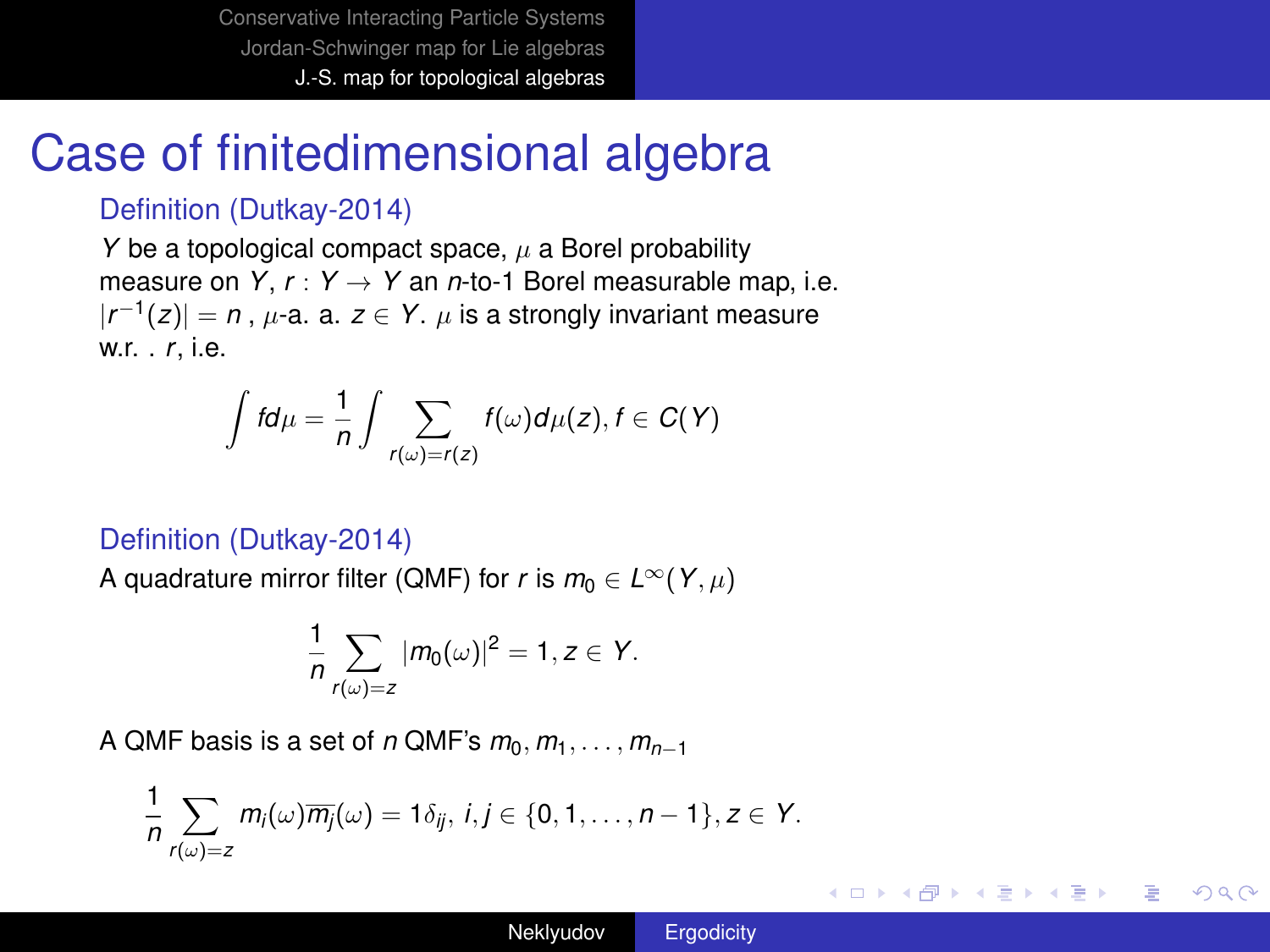## Case of finitedimensional algebra

Proposition (Dutkay-2014)  ${m_i}_{i=0}^{i=n-1}$  – QMF basis.

 $S_i(f) = m_i(f \circ r), f \in L^2(Y, d\mu), i = 0, \ldots, n - 1.$ 

Then the operators  $\{S_i\}_{i=0}^{n-1}$  form a representation of  $\mathcal{O}_n$ . Furthermore,

$$
S_i^*(f)(z)=\frac{1}{n}\sum_{r(\omega)=z}\overline{m_i}(\omega)f(\omega), i=0,\ldots,n-1, z\in Y.
$$

Consequently,

$$
D(I_a)f(z)=\frac{1}{n}\sum_{r(\omega)=r(z)}\left(\sum_{i,j=0}^{n-1}<\textit{ae}_i,f_j>m_i(z)\overline{m_j}(\omega)\right)f(\omega),
$$

 $z \in Y, a \in \mathcal{A}, f \in L^2(Y, d\mu)$ *D*(*la*)– transfer operator of dynamical system.

メロトメ 御 トメ 君 トメ 君 トッ

÷.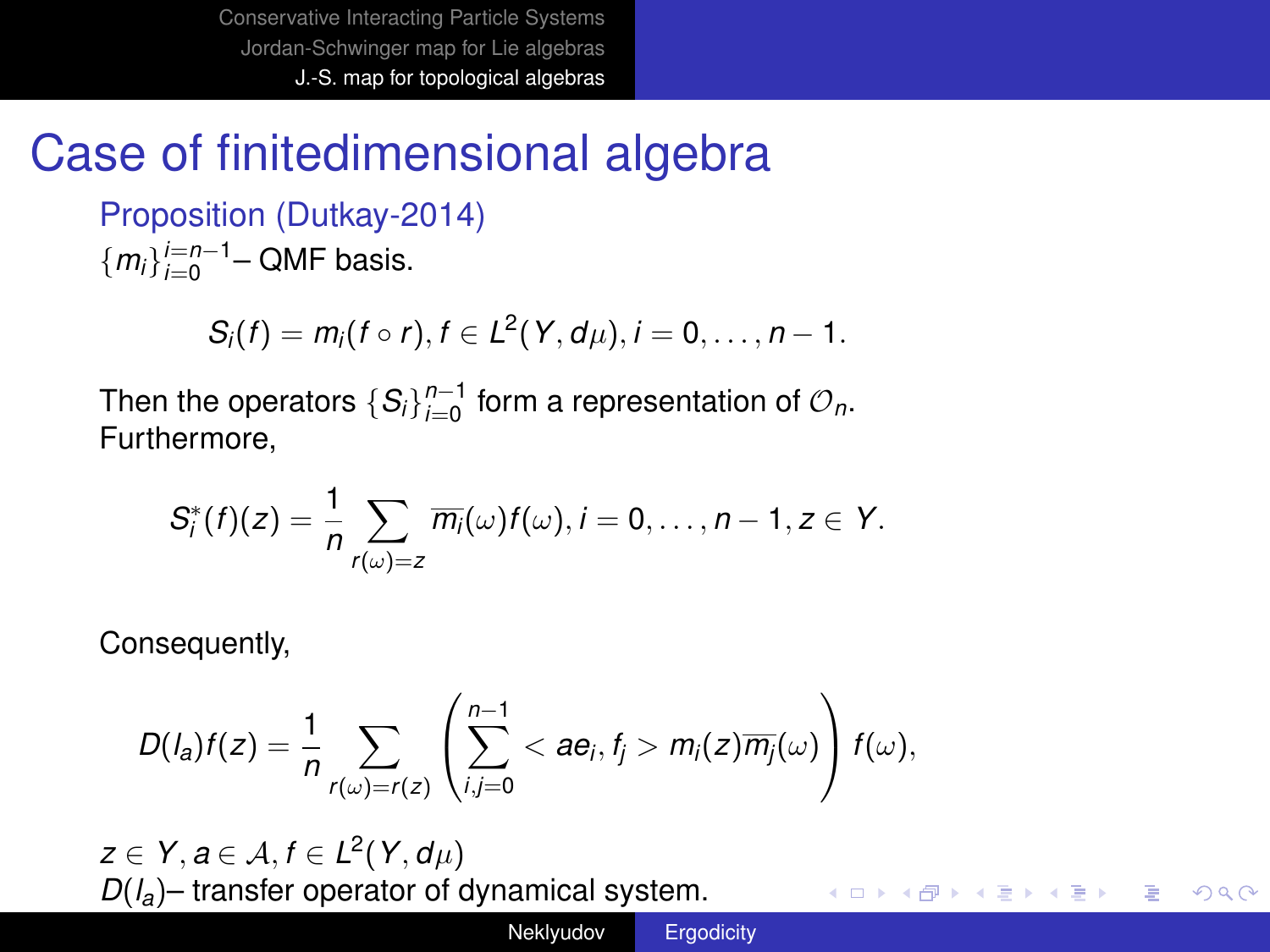# Quantization of finite dimensional systems

(*C*∞(*M*), {·, ·}) be a Poisson manifold with Poisson bracket  $\{\cdot,\cdot\}.$ 

$$
Q(h) := D^*(\{h, \cdot\}), R(h) := D^*(h\cdot), h \in C^{\infty}(M).
$$

Definition

Quantization  $\widehat{Q} \in \mathcal{L}(C^{\infty}(M), \mathcal{O}_{\infty})$   $\widehat{Q} := R - 2iQ$ .

Theorem (Bock,Futorny, N,LMP,2022)

$$
\begin{array}{ccc}\n\widehat{Q}(1) & = Id, \\
[\widehat{Q}(f), \widehat{Q}(g)] & = -2i\widehat{Q}(\{f,g\}), \\
[\widehat{Q}(q_k), \widehat{Q}(q_j)] & = [\widehat{Q}(p_k), \widehat{Q}(p_j)] = 0, \\
[\widehat{Q}(q_k), \widehat{Q}(p_j)] & = -2i\delta_{kj}Id, k, j = 1, ..., dimM\n\end{array}
$$

*Furthermore, if*  $\phi$  :  $\mathbb{R} \to \mathbb{R}$  *is an analytic function then* 

$$
\Re \widehat{Q}(\phi(f))=\phi(\Re \widehat{Q}(f))
$$

Properties similar to Van Hove prequantization. Generalization to infinite dimensional case in the framework of White noise calculus.

イロメ 不優 メイ君 メイ君 メー

重し  $2Q$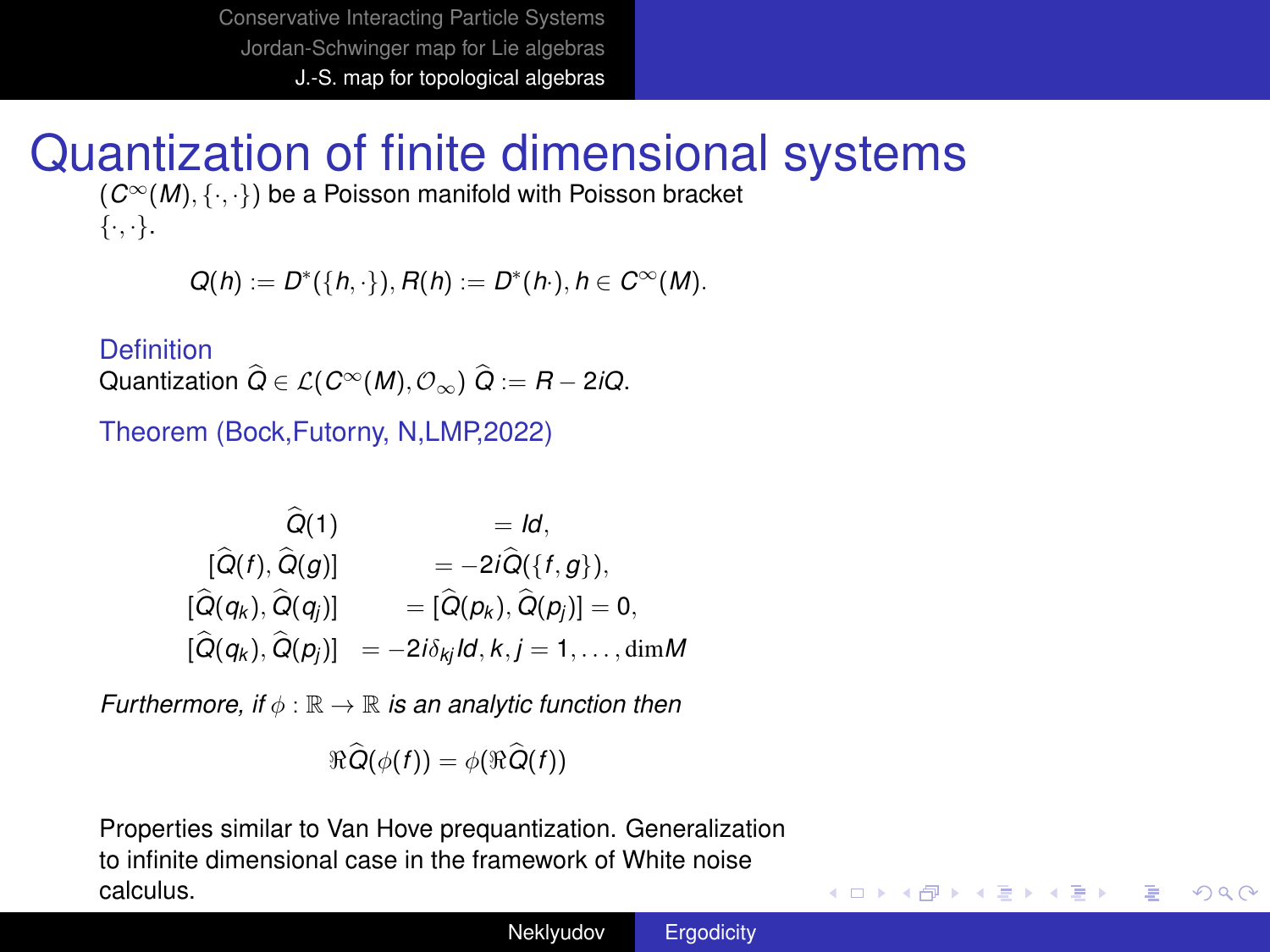## **Summary**

Thus we have

- $\triangleright$  Class of ergodic system with polynomial rate of convergence
- $\blacktriangleright$  Extensions of Jordan-Schwinger map
- **Applications: Quantization, Spectral Theorem...**
- $\blacktriangleright$  Unsolved problems:
	- ▶ Conservation of *q*-bracket.
	- $\triangleright$  Jordan-Schwinger map for infinite dimensional algebras such as Yangians, vertex algebras,...
	- ▶ Jordan-Schwinger map as a "linearisation" tool
	- $\triangleright$  Connection with dynamical systems

イロト イ押 トイヨ トイヨ トー

B

 $QQ$